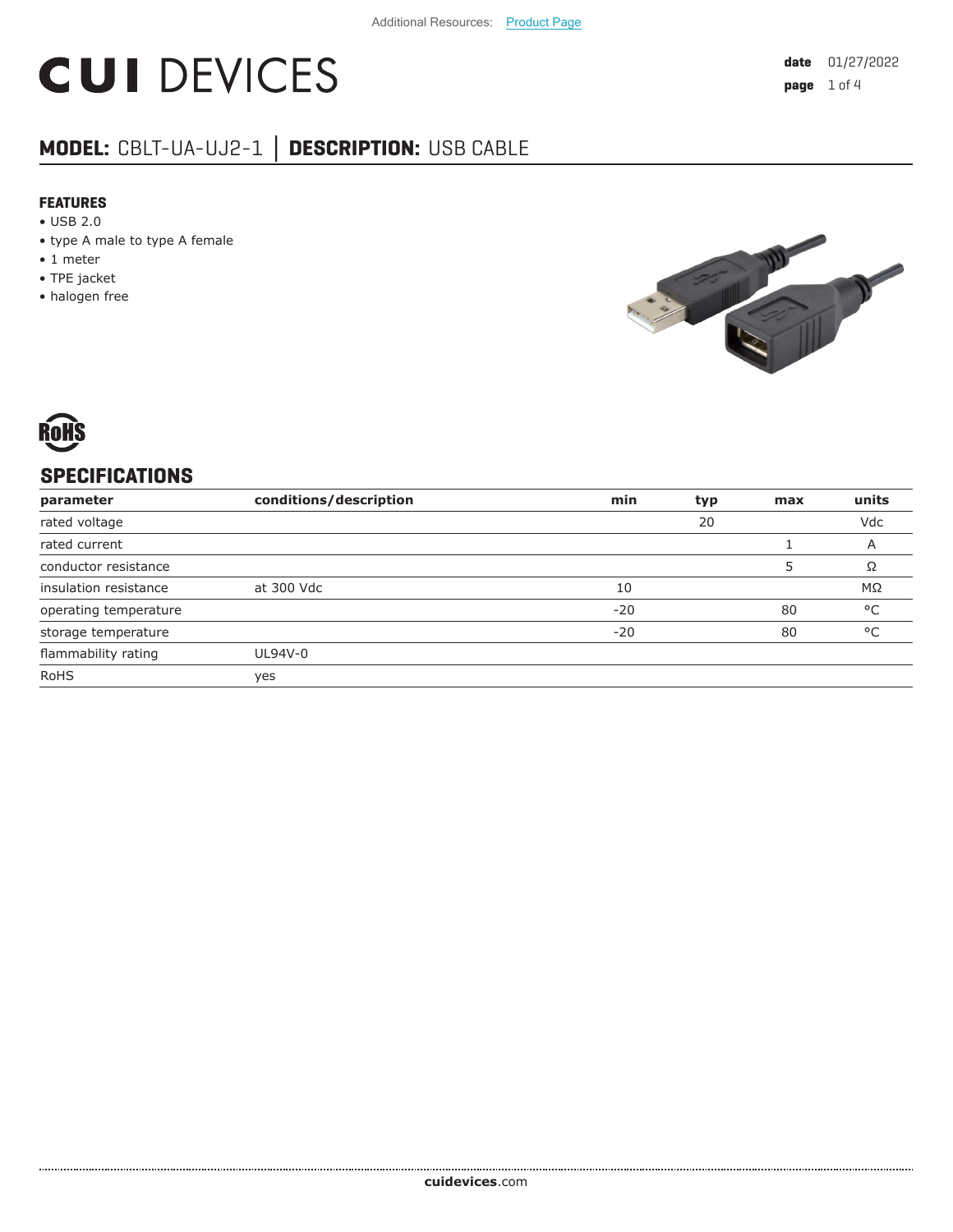#### **MECHANICAL DRAWING**



- SHELL DRAIN+BRAID **SHELL**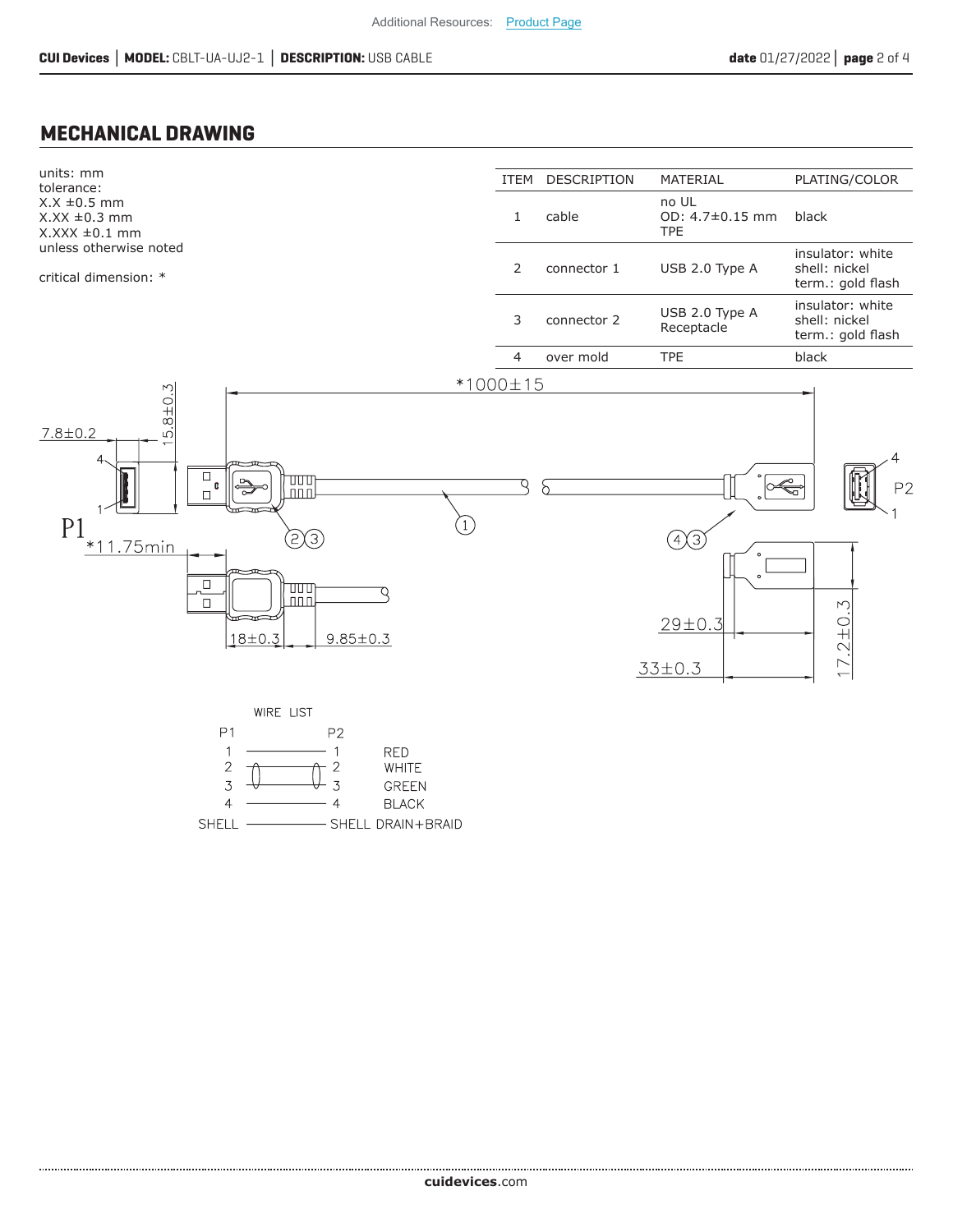### **PACKAGING**

units: mm

Carton Size: 546 x 355 x 186 mm Carton QTY: 100 pcs



MINI TIE